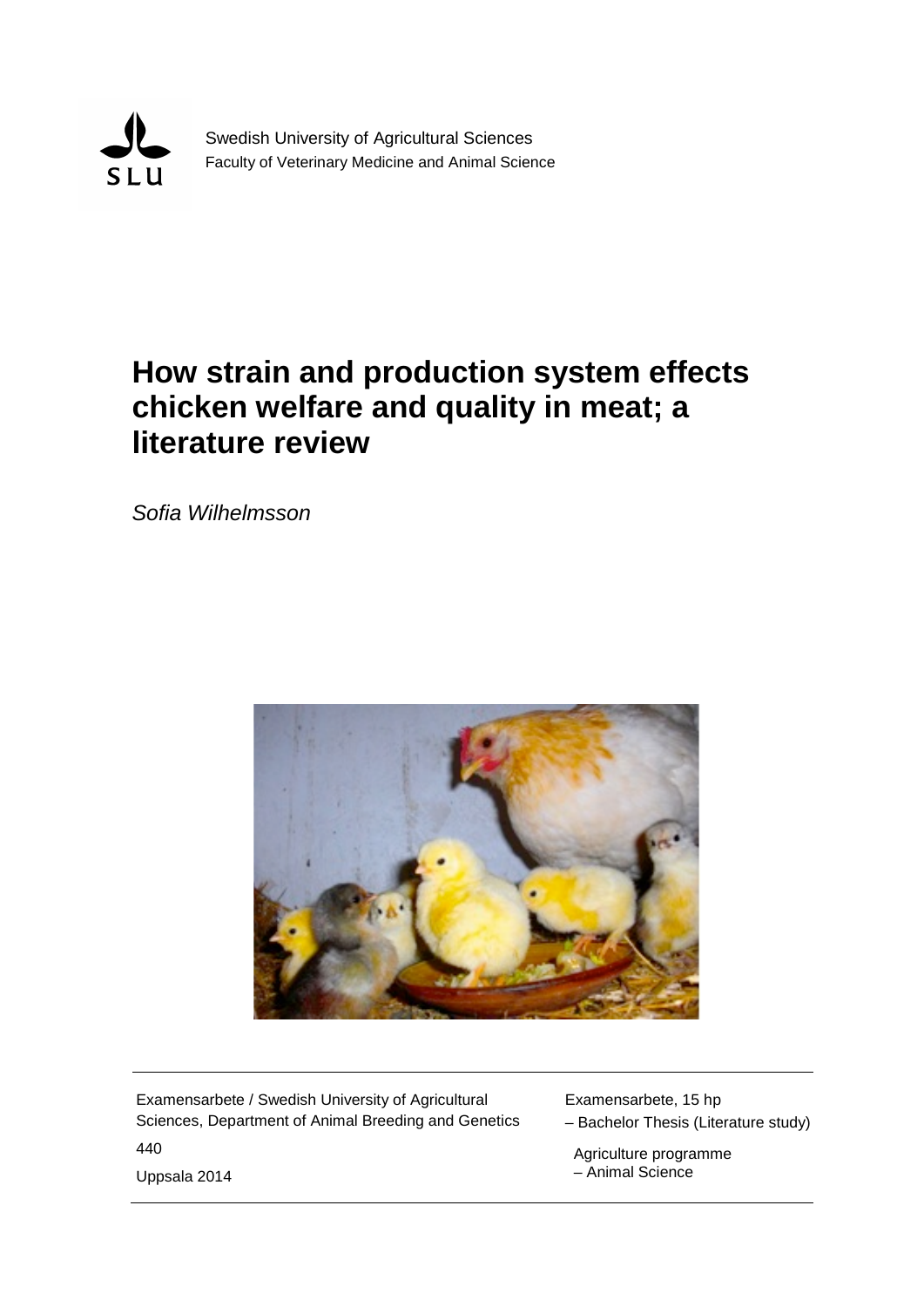

Swedish University of Agricultural Sciences Faculty of Veterinary Medicine and Animal Science Department of Animal Breeding and Genetics

## **How strain and production system effects chicken welfare and quality in meat; a literature review**

Hur genotyp och produktionssystem påverkar kycklingars välfärd och köttkvalitet; en litteraturöversikt

*Sofia Wilhelmsson*

**Supervisor:** Anna Maria Johansson, SLU, Department of Animal Breeding and Genetics **Examiner:** Anna Wallenbeck, SLU, Department of Animal Breeding and Genetics

**Credits:** 15 hp **Course title:** Bachelor Thesis – Animal Science **Course code:** EX0553 **Programme:** Agriculture programme – Animal Science **Level:** Basic, G2E

**Place of publication:** Uppsala **Year of publication:** 2014 **Cover picture:** Sofia Wilhelmsson **Name of series:** Examensarbete / Swedish University of Agricultural Sciences Department of Animal Breeding and Genetics, 440

**On-line publication:** http://epsilon.slu.se

**Keywords:** Chicken, broiler, organic, meat quality, animal welfare, genotype **Nyckelord:** Kyckling, broiler, ekologisk, köttkvalitet, djurvälfärd, genotyp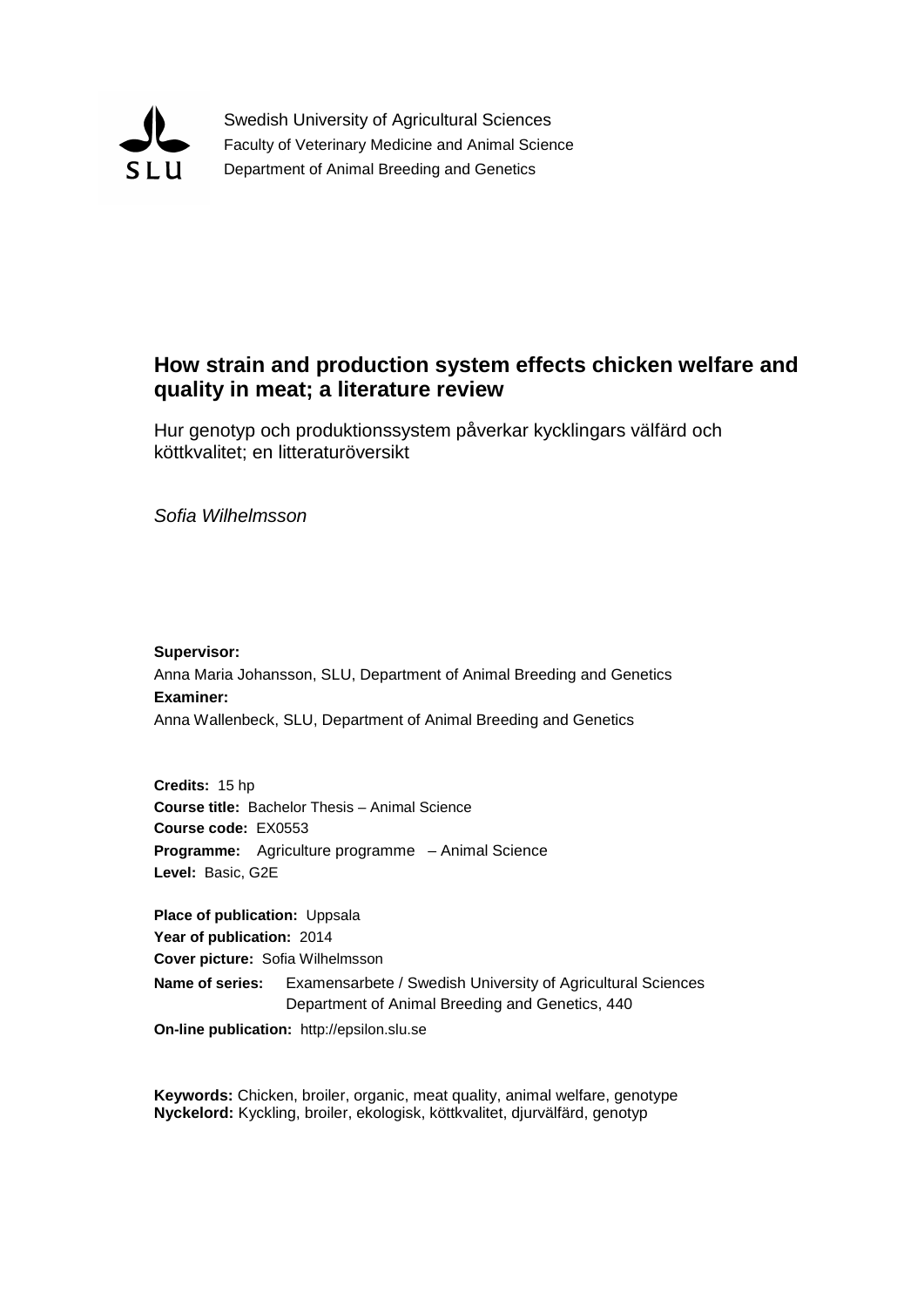# **Abstract**

There are several reasons why organic chicken production is scarce in Sweden. Lack of slow growing (SG) strains combined with higher production costs, lower meat-yield and uncertainty of consumers' willingness to pay seems to be the main reasons. EU-legislations imply use of indigenous slow- or medium growing strains in organic production, nevertheless, fast growing (FG) broilers are often used due to their effectiveness. Increased consumption of processed food creates a market for conventionally rearing of very heavy broilers. Through selection programs FG broilers gain weight fast leading to inactivity, imbalanced bodies, disease and high mortality rates. This combined with legislations by KRAV regarding daily growth and slaughter age make FG broilers used in organic production questionable. SG strains adapt well and benefit from extensive conditions and increased motion whilst FG broilers cannot fully use outdoor areas. In organic production, FG broilers have significantly higher mortality rates than medium and SG chickens. Quality of chicken meat is mainly afflicted by genotype, maturity, sex and production system. Related to age, meat from SG strains contains more protein and half as much intramuscular fat than meat from FG broilers. For several years, FG broiler meat qualities have been based on offering consumers' cheap meat. Consumers' today are more concerned about animal-welfare than in the past and the market for extensive produced poultry are growing.

# **Sammanfattning**

Det finns flera orsaker till varför den ekologiska kycklingproduktionen i Sverige är liten. De viktigaste anledningarna är brist på långsamväxande raser, höga produktionskostnader och ekonomisk osäkerhet. Trots att lagar på EU-nivå hänvisar långsamväxande raser till extensiv produktion används snabbväxande hybrider på grund av deras effektivitet. Konsumtionen av halvfabrikat ökar och i takt med det växer marknaden för stora slaktkroppar. Selektion för snabb tillväxt har orsakat inaktivitet, obalanserade kroppar, sjukdom och hög dödlighet hos broilers, detta i kombination med KRAV:s regler angående daglig tillväxt och slaktålder gör att användning av broilers i ekologisk produktion kan ifrågasättas. Långsamväxande raser är väl anpassade till och drar nytta av extensiva förhållanden, snabbväxande hybrider kan inte utnyttja utomhusvistelse lika väl som de långsamväxande raser. Snabbväxande kycklingar har signifikant högre dödlighet i ekologisk produktion än långsamväxande. Köttkvaliteten påverkas framförallt av genotyp, köttmognad, kön och produktionssystem. Kött från långsamväxande raser innehåller mer protein och hälften så mycket intramuskulärt fett än kött från snabbväxande hybrider. Kycklingkött har tidigare värderats som en billig proteinkälla men konsumenter värdesätter mer och mer en förbättrad djurvälfärd och köttkvalitet vilket ökar marknaden för ekologiskt producerad kyckling.

## **Introduction**

As consumers' wealth and living conditions improve, their demands for good food safety, animal welfare and production methods increase. However, price will continue to be the crucial factor for purchasing chicken meat (Muir & Aggrey, 2003). Only a small part of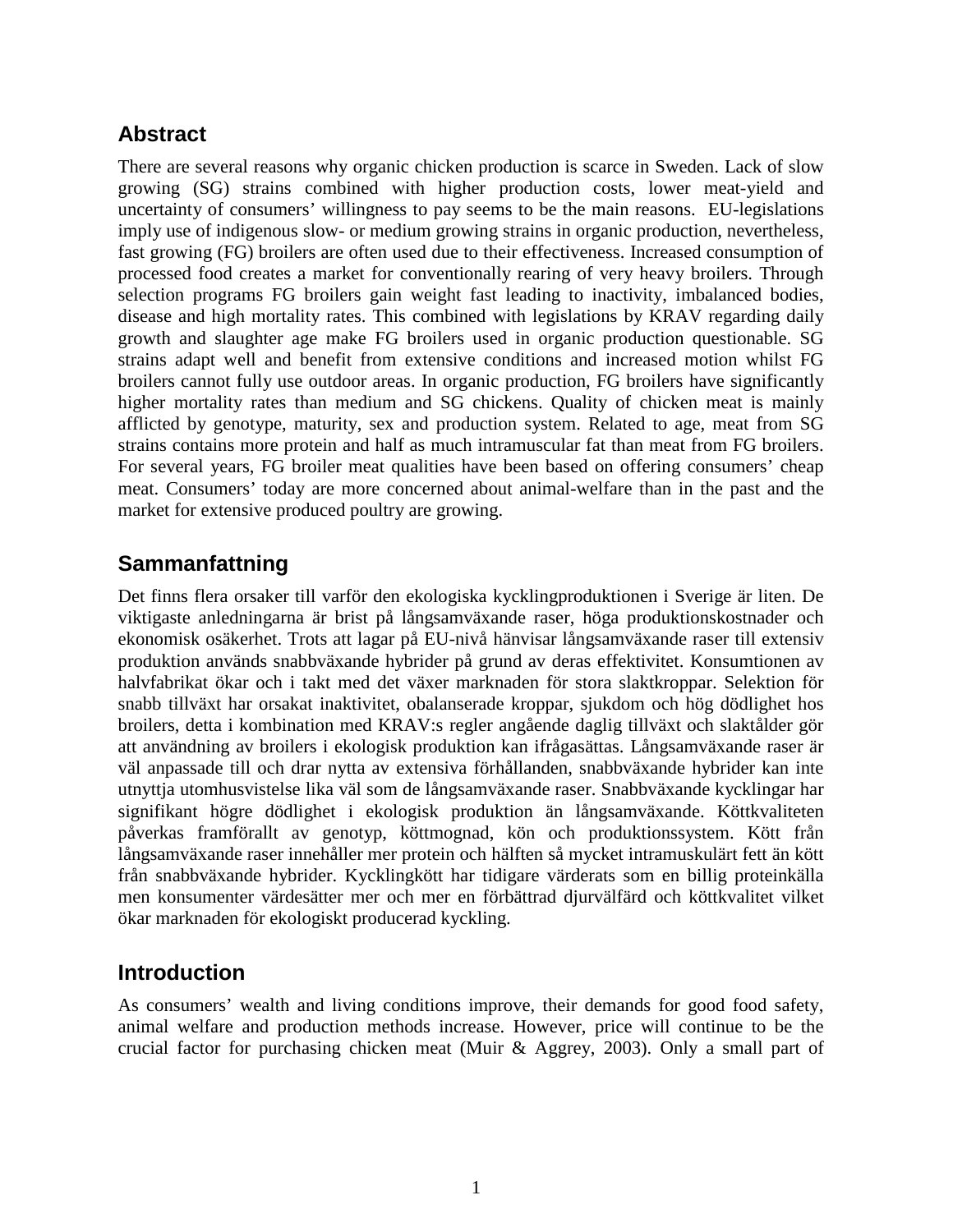produced chicken<sup>1</sup> meat in Sweden is organic, despite the increasing demand for organically produced meat (Blair, 2008). There is no national breeding program for meat-producing chickens in Sweden, financial risks and regulations regarding organic production seem to be the main reasons (Bassler, 2008). Fast growing (FG) broilers<sup>2</sup> are used both in conventional and organic production (Waldenstedt, 2005). A few international companies provide FG broilers to the world, parents of the chickens in Sweden are imported from the United Kingdom. Absence of slow growing (SG) strains can be explained by lack of SG parents (Bassler, 2008), combined with national quarantine-rules that makes it impossible to import SG day-old chickens to Sweden (Waldenstedt, 2005). The organic producers' only choice seems to be the FG broilers that are delivered by commercial companies (Waldenstedt, 2005) to Swedish hatcheries.

The modern FG broilers are produced for a conventional production (Blair, 2008). Commercial breeding for growth and high breast meat-yield started in the 20th century, resulting in quadrupled growth rate, leading to inactivity, imbalanced bodies, disease and high mortality rates (Muir & Aggrey, 2003). These qualities combined with legislations by KRAV regarding daily growth and slaughter age make FG broilers used in organic production questionable (Waldenstedt, 2005). Behaviours like cannibalism, increased pluming and search for food indicates that FG broilers with restricted diets, in order to decrease growth, suffer from hunger (Eriksson, 2010). SG strains are used in organic production in some European countries. Both rearing period and nutritional content of the meat differs from FG broilers (Waldenstedt, 2005). Aspects such as genetics, age, sex and production system affects the quality of all chicken meat (Fanatico et al., 2007). The aim of this review is to investigate the possible advantages and disadvantages with using FG or SG chickens in an organic production and how meat quality is affected by different strains and production systems.

# **EU-legislation and KRAV**

The organic chicken production in Sweden is regulated by EU-legislations, IFOAM (International Federation of Organic Agriculture Movements) and additionally by KRAV. Changing from conventional to organic production entail several legislations to consider (Swedish board of agriculture, 2005). EU-legislations imply the use of indigenous slow- or medium growing strains in organic production, nevertheless, FG broilers are often used due to their effectiveness (Grashorn, 2006; Sirri et al., 2010). Due to EU-legislations the animals used in organic production should to be bred organically. There is only one farm in England where FG broilers are bred organically (Swedish board of agriculture, 2005).

KRAV is a Swedish economic association (KRAV, 2013a), accredited by IFOAM (Swedish board of agriculture, 2005). KRAV defines SG strains as birds that grow maximum 50 gram/ day, with a minimum rearing period of 81 days (KRAV, 2013a). It is allowed to buy conventionally hatched FG broilers and rear them in organic production (Swedish board of agriculture, 2005). According to KRAV:s regulation it is allowed to keep chickens indoors

 $\overline{a}$ 

 $<sup>1</sup>$  Chicken= All types of chickens</sup>

 $2$  Broiler= Fast growing hybrids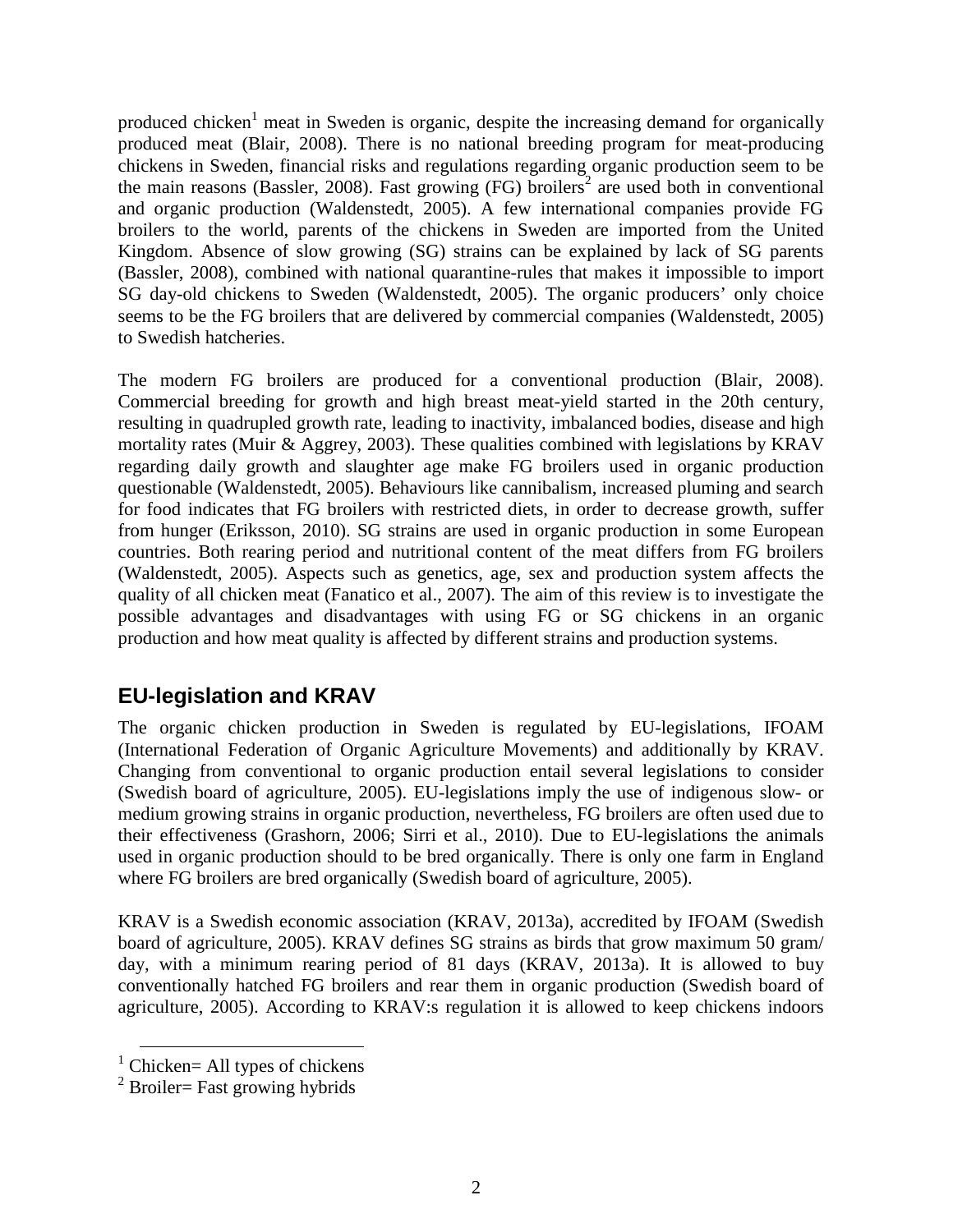until 30 days of age, offering space of maximum 10 birds and  $20\text{kg/m}^2$  and containing maximum 4800 chickens per section. The birds should have access to sand bathing areas, perches and outside space with pasture of a maximum of four birds/ $m<sup>2</sup>$  during summer. Chickens must have at least eight hours without artificial light in the night and preventive use of coccidistats is not allowed (KRAV, 2013a). In order to gain an organic label, chickens must be slaughtered in a slaughterhouse approved by KRAV (Swedish board of agriculture, 2005).

## **Organic and conventional production systems**

There are big differences between conventional and organic production systems in Sweden. Conventional production includes large stationary buildings, high stocking density and ad libitum diets containing synthetic amino acids. Organic production involves restricted organic diets without synthetic amino acids (AA), outdoors access and no parasite preventing additives (KRAV, 2013a). The most essential AA in birds are methionine and cysteine. It is a challenge to produce organic diets with valid amounts of these substances.

## **Conventional production**

Broilers in conventional production reach market weight at five to six weeks. Thorough selection programs they grow fast and gain high breast meat yields. They have been selected for conventional indoor production where ambient factors are well controlled. These factors make them poorly suited for organic production (Fanatico et al., 2007), because of the lowered immune system and decreased conformability to shifting outside temperatures. High stocking density interferes with chickens resting and motion abilities resulting in impaired leg health, along with increased age it also increases heat stress (De Jong et al, 2012). Conventionally reared FG chickens weigh about two kg at 35 days of age, at 81 days they weigh between four to six kg. SG chickens at 56 and 77 days of age weigh about two kg respectively three kg (Bassler, 2008).

#### **Organic production in Sweden**

Only 0,1% of produced chicken in Sweden is organic, in contrary, the demand for organic chicken is 1-2% of the total production (Swedish board of agriculture, 2013). Freshly sold organic chicken increased with 3% between 2011 and 2013. This increased demand for organic animal products indicates consumers' value of animal welfare (KRAV, 2013b). It also indicates room for a big increase of the organic production (Swedish board of agriculture, 2013). According to assorted groceries and restaurants in Sweden it is, in relation to conventional food, possible to raise prices for organic food with a maximum of 30 % (Swedish board of agriculture, 2005). Organic chicken production in Sweden is small compared to organically produced beef, depending on big differences between organic and conventional production systems for monogastric animals. The economic compensation from the government is not adjusted for animals with cereal-based diets. Almost all grain-fields in Sweden are produced with chemicals and an increased organic chicken production is depending on organic crops (Swedish Government, 2010). Other factors that obstruct the organic production in Sweden are big slaughterhouses that have problem dealing with small flocks of extensively reared chicks. Also unwillingness to invest due to economic uncertainty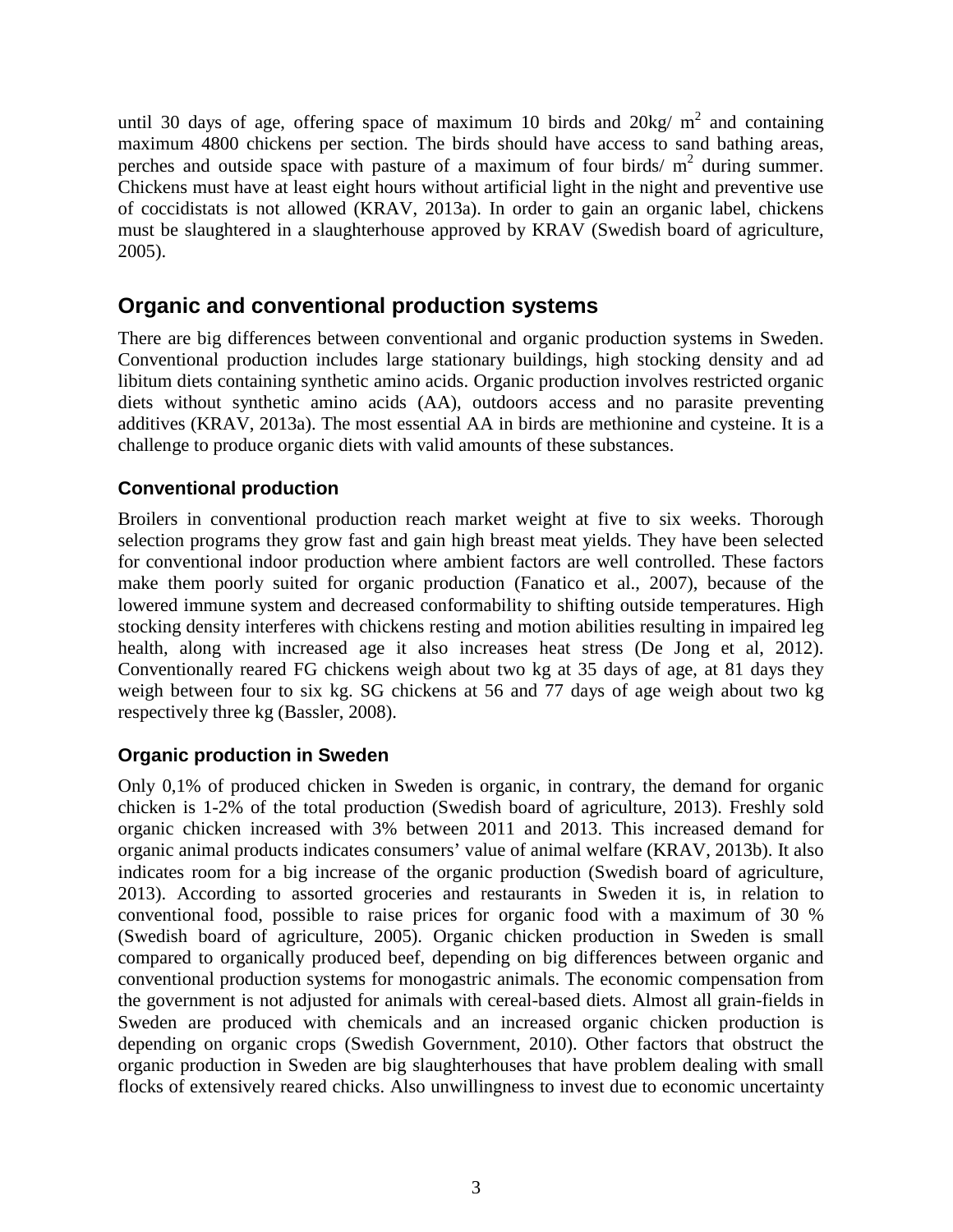along with high production costs and in availability of SG hybrids seems to influence the extent of organic chicken production (Swedish board of agriculture, 2013).

## **Organic production in Europe**

The approach to organic production in terms of a good environmental and animal friendly production system is comparable in different countries (Blair, 2008). However, when comparing organic and conventional production, the concept of animal welfare does not include the same matters (Tuyttens et al., 2008). Research shows a globally increased demand for organic food due to awareness of environmental factors and health aspects (Blair, 2008). There are several names for organic production within the European Union (EU); organic, ecological and biological are frequently used terms. Some of the initial ideas of how organic production should be practiced have been changed, for example synthetic vitamins and AA have become allowed due to the lack of organic alternatives. There are some countries, Sweden for example, that do not allow these supplements (Blair, 2008) according to national legislations.

# **The fast growing broiler**

## **FG broilers in conventional production**

The increased consumption of processed food creates a market for rearing very heavy broilers. By delaying the time of slaughter, the longevity doubles and produced meat is tripled (Baéza et al., 2012). Rearing FG hybrids up to 63 days of age to get maximum meat output increases profit, on the contrary, an increased death rate after 49 days of age contributes to economical losses (Baéza et al., 2012). Due to added costs in term of fodder and extended rearing time, a slaughter age of 42 days is the optimum for a financial gain (Baéza et al., 2012). There are several problems with prolonged rearing of FG broilers, both regarding animal welfare in term of walking ability and environmental aspects in form of increased amounts of manures. The quantity of N and P per meat output is almost redoubled when increasing the age of slaughter from 35 to 63 days of age, this also effect animal welfare as increased humidity in litter in stables enhance risk of dermatitis (Baéza et al., 2012). A study made in 2002 showed that 100% of chickens reared to 63 days of age in a conventional system suffer from dermatitis and that severe gait problems seem to appear after 35 days of age (Baéza et al., 2012). In addition to growth rate and genetic background, extended lightening programmes further lower broilers activity and increase sedentary behaviour (Bessei, 2006). Broiler parents need severe feed restrictions in order to prevent obesity, which would make them unable to reproduce. The result is hunger and stress. Mating ability is also affected; lowered fertility and aggression between sexes occur (Muir & Aggrey, 2003 s. 76).

## **FG broilers in organic production**

FG broilers in organic production in Sweden must be reared in a total of 81 days, but because they are not meant to live this long, chickens get too heavy and the risk of heart- and bonediseases increase (Swedish board of agriculture, 2005). Broilers are afflicted by various conditions like reduced behavioural activity, skeletal dysfunction, footpad necrosis and hock burns. Selection for increased growth affect broilers conformability regarding environmental changes (Muir & Aggrey, 2003 s. 76). Feed restricted low nutrient diets are used to decrease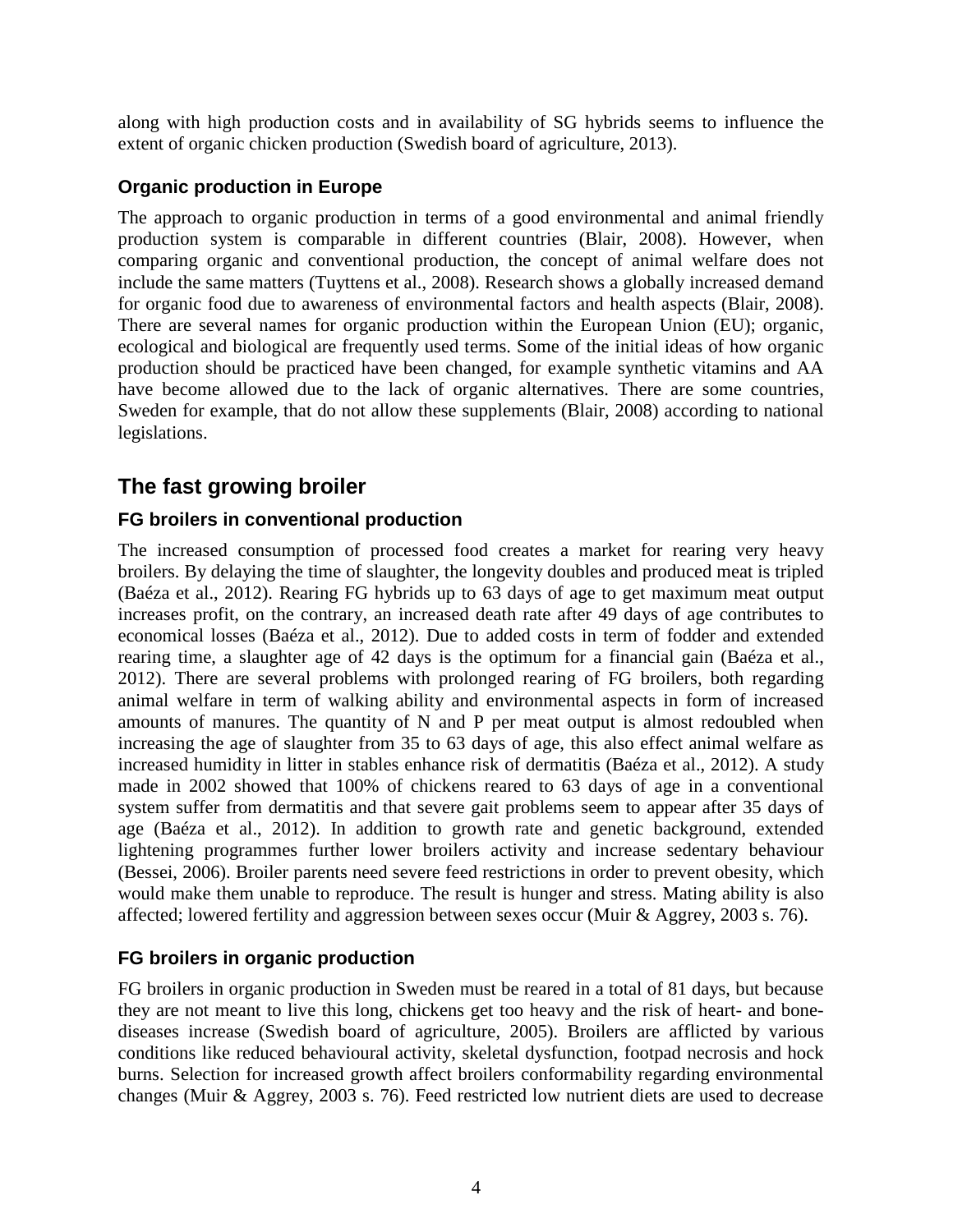growth in organically reared broilers. Decrease of crude protein and amino acids leads to increased movement but also bone weakness, cannibalism and behavioural changes such as increased feather trimming and food searching - indicating hunger (Eriksson, 2010). High weight and decreased mobility cause increase in pluming for FG broilers, a possible behaviour disorder due to inactivity (Bokkers & Koene, 2003). Diet and brooding process in young chickens may affect ascites later in life (De Jong et al., 2012). FG chickens over eight weeks of age spend only 1% of the time walking (percent of the time spent observing the chickens in the experiment). Even though feed-restricted broilers weigh half as much as broilers fed ad libitum, the time they spend resting is similar. Behaviour and physical disorders is not correlated, which indicates that the increased resting behaviour is genetically regulated and not because of diseases (Bokkers & Koene, 2003).

## **Slow growing strains**

It is known that indigenous dual-purpose hens are one of the world's most common domestic animals, and are very important in the poor parts of the world. They produce important protein in form of meat and egg and are often held extensively in backyards where they are fed leftovers or find their own food. The dual-purpose idea can be applied in the egg producing industry. Roosters from egg-type strains can be used as an asset, instead of being euthanized at hatch, if reared for meat production (Sirri et al., 2010). These roosters have even lower growth rate than SG meat-chicken strains but higher meat quality in terms of colour and taste (Lichovníková et al., 2009).

Organic chicken production has been established in France since 1960. It started when consumers requested improved meat-quality than that of FG hybrids. The result was a new chicken, ISA 657, with flavourful meat, produced by a French breeding-company called ISA-Hubbard. The production, Label Rouge, is successful and owned by the state. ISA 657 is used in other countries as well, for example Denmark (Swedish board of agriculture, 2005). These birds reach 2.25 kg in 12 weeks and have minimal health-problems and strong immunity (Yang and Jiang, 2005). There are two large international companies providing SG chicken strains, Hubbard-Isa and Sasso (Grashorn, 2006).

The type of meat produced from SG strains better meet with consumers' expectations of organically produced chicken in terms of size and nutritive content (Sirri et al., 2010). There is no interest of high growth rate of chickens in organic production due to increased slaughter age and market demands (Lichovníková et al., 2009). Organically reared SG strains need 120 days, instead of 81 days for FG broilers, to attain accepted slaughter weight (>2 kg), time differences in growth are genetically regulated (Castellini et al., 2002a).

The FG broilers Ross and Cobb were used in most of the reviewed articles. Whereas for the SG strains, different breeds was used; naked-neck chickens, provided by Sasso breeding company in France (Chabault et al., 2012, Sirri et al., 2010); a SG broiler ISA 657 from Hubbard ISA chickens (Williams et al., 2013, Nielsen, 2012); leghorn-males from an egglaying strain (Olkowski et al., 1999), mos, a local breed in spain (Franco et al., 2013); robusta maculata, an Italian breed (Castellini et al., 2002a). Using SG strains instead of FG with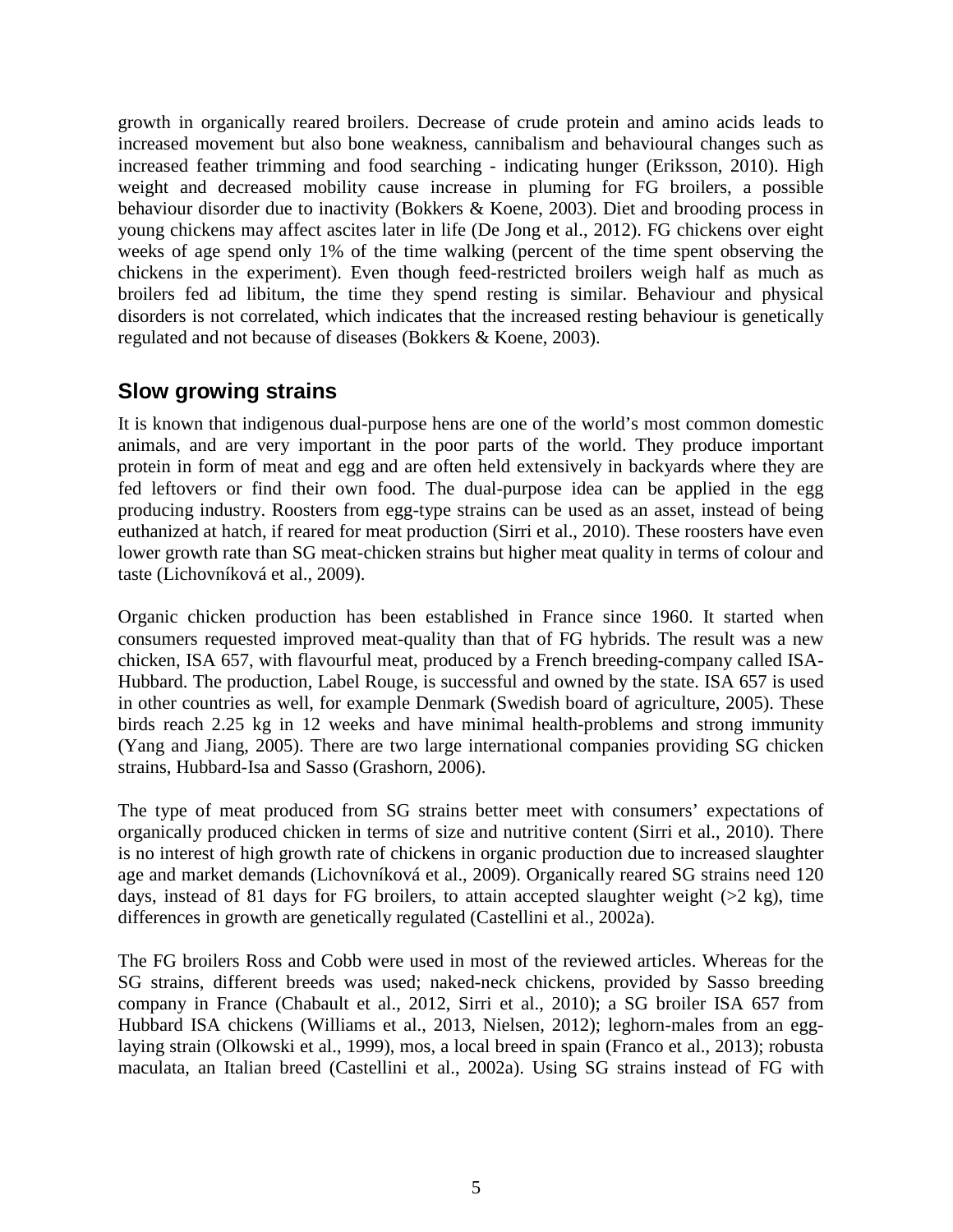restricted diets to accomplish lower growth is more efficient to elude bone- and metabolic diseases (Bessei, 2006).

# **Diseases**

Disease in FG broilers in conventional production cause financial losses, one considerable complaint is ascites. SG chickens and feed restricted FG broilers have significantly higher heart rate than broilers fed *ad libitum* at 35 days of age. Birds with ascites have additionally lower heart rate than healthy birds (Olkowski et al., 1999). FG broilers have significantly higher mortality rates than medium and slow growing strains (12%, 9% and 4% respectively) (Castellini et al., 2002a). FG broilers have problems with pododermatitis due to high bodyweight and weak bones. Infection of campylobacter, which also seems to increase hock marks and make excrement drippier, contributes as well (Williams et al., 2013). Inactive chickens laying on litter of poor quality is afflicted by breast and hock irritations while those that stand up a lot get more footpad problems (Bestman et al., 2011 pp 81). FG broilers cannot fully use outdoor areas and show an imbalanced growth in muscles (Castellini et al., 2002b). Increased movement is positive for leg-health in FG broilers but it also increases their heat production. To regulate high temperature they are forced to adapt their behaviour, leading to inactivity. On the contrary, SG strains use metabolic changes to adapt to new temperatures (Nielsen, 2012), they adapt well and benefits from extensive conditions and increased motion (Castellini et al., 2002b).

## **Meat quality**

Quality of chicken meat is, amongst other factors, afflicted by genotype, maturity, sex, production system, stocking density and ambient temperature (Fanatico et al., 2007). Variations in nutritive content in meat between breeds are mainly influenced by genotype and production system, diets have little impact (Fanatico et al., 2007) other than on growth rate (Grashorn, 2006). Taste and aroma is mainly affected by fatty acid content in meat (Yang & Jiang, 2005). Carcass yield, breast meat and live weight are mainly regulated by genetics (Grashorn, 2006). Colour of meat from birds of different breeds with different diets is more influenced by sex than other aspects; meat from hens being slightly redder (Grashorn, 2006). Related to age, meat from SG strains contains more protein than meat from FG broilers (Fanatico et al., 2007). Organically reared FG broilers have a lower growth rate and a defective feed efficiency but less abdominal fat and a higher rate of breast and drumstick, than conventionally reared ones (Castellini et al., 2002b).

#### **Fat-content**

The minimum of 81 days rearing period, according to the European organic farming regulation, makes FG broilers very heavy and with high content of lipids, despite regulated feed intake. Only breast meat from organically reared FG broilers can be sold as organic while the rest being sold as conventional meat (Blair, 2008), due to the large size (Sirri et al., 2010). However, organically reared FG broilers are more active then conventionally reared ones, which increase muscle mass and decrease abdominal fat, they are also more stress resistant (Castellini et al., 2002b). SG strains generally show higher content of fat, due to higher slaughter age (Grashorn, 2006). Even so, SG strains contain half as much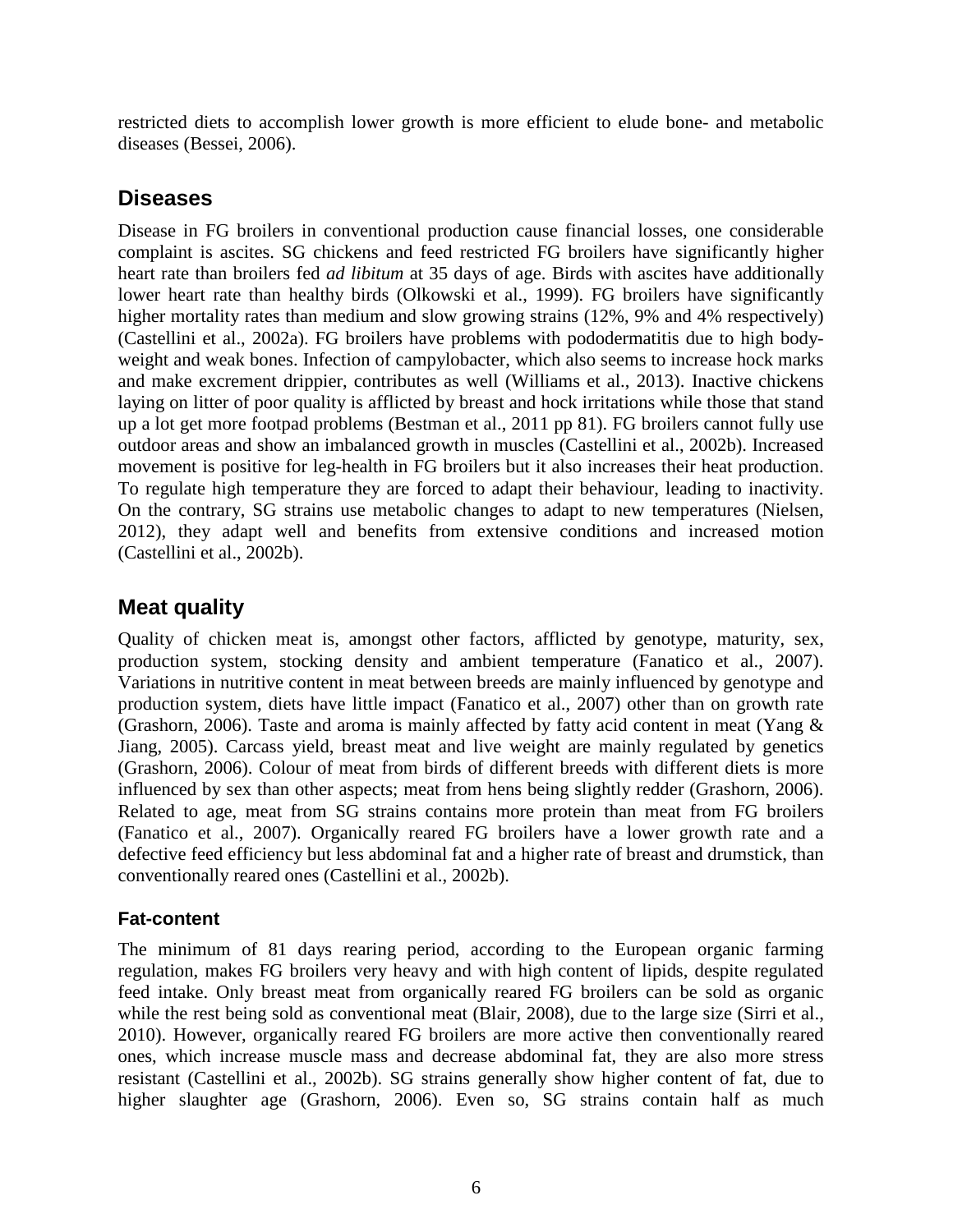intramuscular fat as FG broilers. SG strains tend to deposit fat in the abdomen or under the skin, which leads to low fat in meat (Fanatico et al., 2007). Meat from SG strains contain higher amount of polyunsaturated fatty acids (PUFA) (especially omega-3) and lower fat content, than FG broiler meat. High-energy conventional diets lead to higher fat content in meat than organic diets (Fanatico et al., 2007). However, some studies show that the variety in fatty acid compounds between breeds seems to be effected by genotype, not diet (Sirri et al., 2010).

#### **Effect of outdoor access and gender**

Due to grazing, organically reared SG strains develop yellow meat and skin. The same do not apply to FG broilers under the same conditions (Fanatico et al., 2007). Meat from SG strains reared indoors contains more fat and less protein than chickens kept outdoors, due to increased muscle activity in outdoors areas (Fanatico et al., 2007). Meat from SG strains with outdoor access show lower pH than if kept indoor, on the other hand, pH in FG broiler meat is not affected by outdoor access (Fanatico et al., 2007). SG strains in extensive rearing also have more tender meat than FG broilers and intensive production (Fanatico et al., 2007).

Sex affects the meat composition in SG strains like Label Rouge. Males are heavier from three weeks of age and get less fatty meat than females; the effective growth rate makes meat from roosters more suitable to be sold as cuts (Chabault et al., 2012). PH, water- holding capacity and colour of the meat are genetically correlated and heritable within strains. Growth rate, body composition and quality traits are heritable as well but genetic correlations varies between the sexes (Chabault et al., 2012).

#### **Cooking-loss and shelf life**

Different factors affect quality of meat; a high cook loss indicates poor water holding capacity (WHC). Small muscles have higher WHC while big muscles have more thaw loss and higher fat content, resulting in more water loss when heated. Smaller muscles imply less thaw and cook loss (Fanatico et al., 2007). Breast-fillet from organically produced broilers tends to get bigger due to increased slaughter-age and exercise (Blair, 2008) and meat from FG broilers therefore have a higher grilling loss (Grashorn, 2006). However, some studies show the opposite where meat from SG strains have higher cook losses and about 10% less carcass yield than FG broilers. This indicates that heavy carcasses from FG broilers do not suit the market of organic chicken (Sirri et al., 2010). SG strains mature slowly, the result of low matured meat is high liquid content and low protein values, possibly resulting in increased cooking losses. This does not seem to affect the tenderness of the meat (Castellini et al., 2002a).

Several factors affect shelf life in chicken meat, for example oxidative processes and pH. SG strains in organic production graze more efficiently than FG broilers. This leads to higher antioxidant capacity in the meat, resulting in shorter shelf life. A high oxidative process suggests that storing and selling whole carcasses is most beneficial for SG strains (Castellini et al., 2002b). Rearing FG broilers in organic production leads to increased activity which in turn lower oxidative stability in meat. Increased acidification due to higher glycolytic energy metabolism is associated with a high body weight (Castellini et al., 2002b). Low pH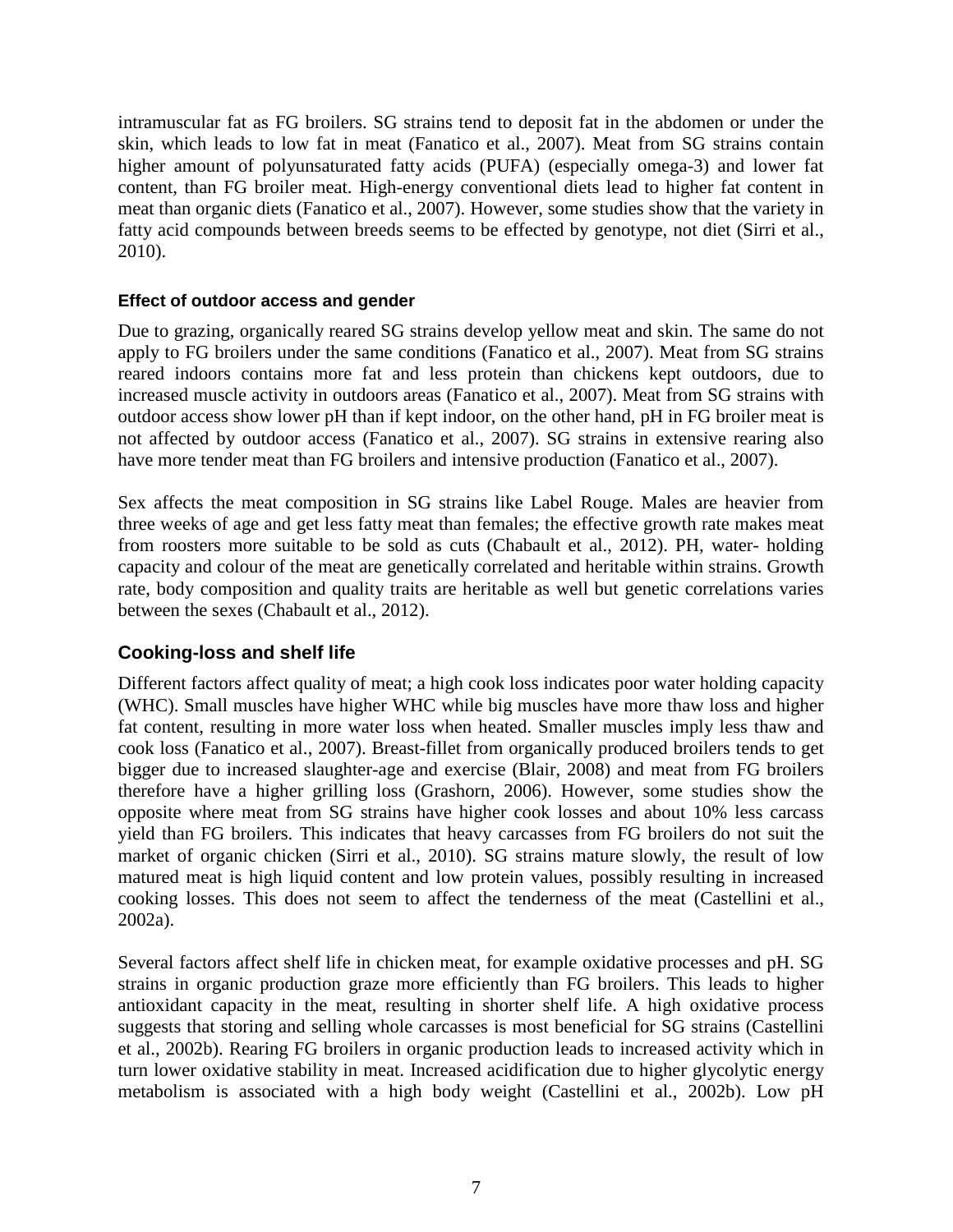associates with short shelf life (Fanatico et al., 2007) and meat from FG Ross, compared to SG breeds has low pH value resulting in lighter colour, lower oxidative processes and low iron content (Castellini et al., 2002a).

#### **Consumers' opinion**

For a long time, FG broiler meat qualities have been based on safety, nutritional values and to offer consumers a cheap high protein product. Due to the low production-cost, chicken meat it is considerably cheaper than beef and pork. Consumers today are more concerned about animal-welfare than in the past and the market for extensive produced poultry are growing (Muir & Aggrey, 2003), the consumers opinion on taste and appearance of FG broilers in conventional or organic production is that there is no real difference in taste (Blair, 2008).

## **Summary; meat Qualities**

Meat qualities of FG broilers and SG male egg-type chickens slaughtered at 84 respectively 96 days of age reared in organic production (Sirri et al., 2010)

| <b>Trait</b>                      | <b>SG</b> | FG    |
|-----------------------------------|-----------|-------|
| BW(g)                             | 1807      | 5198  |
| % Breast <sup>A</sup>             | 8.0       | 20.7  |
| % $T\&D^B$                        | 21.6      | 22.0  |
| % Meat yield <sup>C</sup>         | 56.8      | 69.2  |
| $\frac{96}{2}$ Lipid <sup>D</sup> | 0.98      | 1.27  |
| $\overline{\%}$ Pufa <sup>E</sup> | 43.14     | 31.87 |
| % $MufaF$                         | 22.82     | 34.4  |
| $pH$ <sup>G</sup>                 | 5.78      | 5.79  |
| % Cook loss <sup>H</sup>          | 31.44     | 25.7  |

BW= bodyweight,  $A =$  Percent of breast muscle in live weight,  $B =$  Percent thigh and drumstick in live weight,  $C =$  Meat yield (carcass/BW),  $D =$  Percent lipid in breast meat,  $E =$  Percent of polyunsaturated fatty acids in breast meat (% of total fatty acids),  $F =$  Percent of monounsaturated fatty acids in breast meat (% of total fatty acids),  $G = pH$  value in breast muscle,  $H = Cook-loss$  in breast meat.

# **Discussion and conclusion**

Several aspects promote the use of SG strains in organic production. The meat is healthier than meat from FG broilers (Sirri et al., 2010). Using restricted diets in order to stunt growth and prolong rearing period in FG broilers result in risk of decreased welfare of the birds, rearing SG strains and optimizing diets regarding high protein values can be a solution to the problem. However, increased protein in diets leads to increase in N leaking out, which is in direct contrast to organic environmental goals (Eriksson, 2010). SG strains are unsuitable for processed products, but are beneficial to produce flavourful meat. Consumers value drumsticks and thigh-meat most and the proportion of these parts in relation to the whole chicken have economic value. A higher percentage of desirable parts can make a SG strain more valuable than FG broilers (Franco et al., 2013). The inefficiency of SG strains is outweighed by premium prices and nutritional aspects (Fanatico et al., 2007), such as low fat content. The fact that only breast meat from organically reared FG broilers can be sold as organic while the rest being sold as conventional meat contradicts the economic aspect of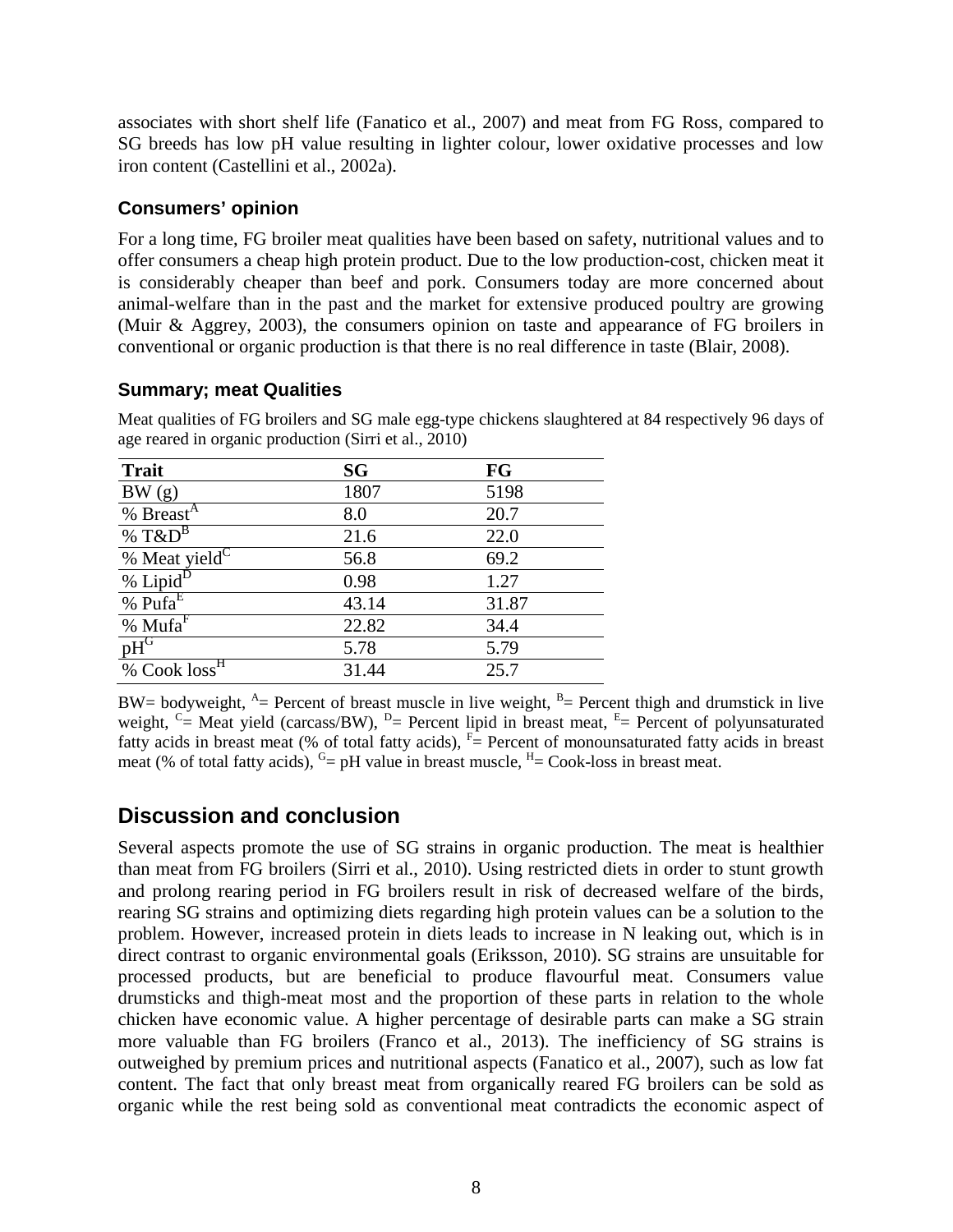choice of FG broilers in organic production. Despite longer rearing period, the 30 % extra income from selling whole carcasses from SG strains would be clearly beneficial. The price of organic chicken meat is too high to be affordable for all consumers, all the same, there is a lack of organic chicken products in stores (Blair, 2008).

Consumers in Sweden are probably getting used to the lack of taste and colour of meat from FG broilers, and value it as a cheap protein source. Food culture plays a big role in France where the red label production is a big part of the total chicken production. Meat quality such as taste and colour is what markets the Red Label business. There seems to be several reasons why organic chicken production is scarce in Sweden. Lack of SG strains combined with higher production costs, lower meat-yield and uncertainty of consumers' willingness to pay more seems to be the prime reasons why FG broilers are being used in organic production, despite opposed recommendations from EU-legislations. Introduction of SG strains depends on investments from big companies (Bassler, 2008). The organic producers only choice are FG broilers delivered by big companies (Waldenstedt, 2005), or taking the risk of investing in an own breeding program with SG strains. It is possible to breed your own chickens, and thereby get a SG strain but it comes with financial risks (Swedish board of agriculture, 2013).

There is an overconsumption of meat in wealthy countries like Sweden, which probably depends on low prices as a result of industrialization of the meat industry. However, it is on the expense of meat quality and animal welfare. By information of health aspects of organic food in combination with reduced everyday meat intake, this food culture might be changed without need for consumers to pay more for healthier and tastier food. Overconsumption will decrease and quality will increase. To accomplish this, it is essential that farmers who invest in organic production and SG strains feel economically supported by the government. It would also be necessary to have animal welfare and environmental aspects of the food industry as a natural part of every child's education. Consumers today are more concerned about animal-welfare than in the past and the market for extensive produced poultry are growing (Muir & Aggrey, 2003), the opinion on taste and appearance of FG broilers in conventional or organic production is that there is no real difference in taste (Blair, 2008), this further indicates the benefits of using SG strains with more flavourful meat. Regarding meat quality, meat from SG strains contains less total fat content and more polyunsaturated fat than FG broilers, which is both healthier and taste more.

Some of the legislations by KRAV seem to be contra productive in terms of increasing the organic chicken production. In order to get organically labelled, chickens must be slaughtered in a KRAV approved slaughterhouse, organic producers in Sweden therefore need to adapt their location to those or build their own slaughterhouse (Swedish board of agriculture, 2005). Approved slaughterhouses should get subsidized to promote production. To avoid the use of FG broilers in organic production, and the animal welfare problems connected to that, KRAVs definition of SG chickens will need to change. Not allowing feed restricted diets as a solution to get broilers to grow slow would be essential. Restricted diets leads to hunger and in turn animal welfare issues such as cannibalism, which does not meet consumers' expectations of organically produced meat. A potential solution could be if the government invest in hatcheries providing SG strains in order to support the production.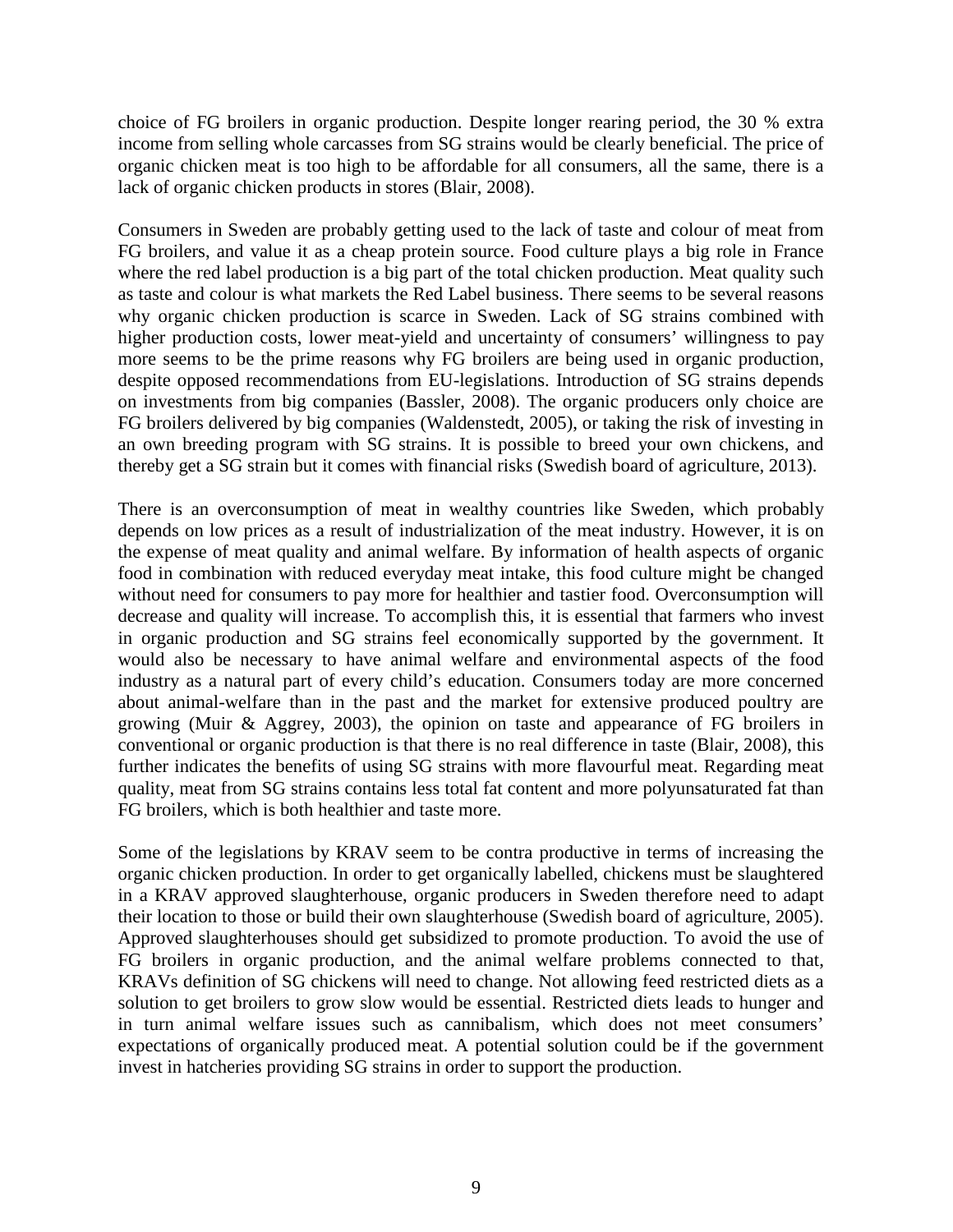Quality and taste of meat depends on genetics, using feed restricted FG broilers in organic production does not make their meat even comparable to meat from SG strains in term of quality. The production of SG strains should not be compared to FG broilers in term of effectiveness but should solely be based on the market demand for healthy food and priced as a high quality product. Roosters from egg-laying strains can therefore be used as a meatproducing asset instead of suppressed at hatching (Sirri et al., 2010).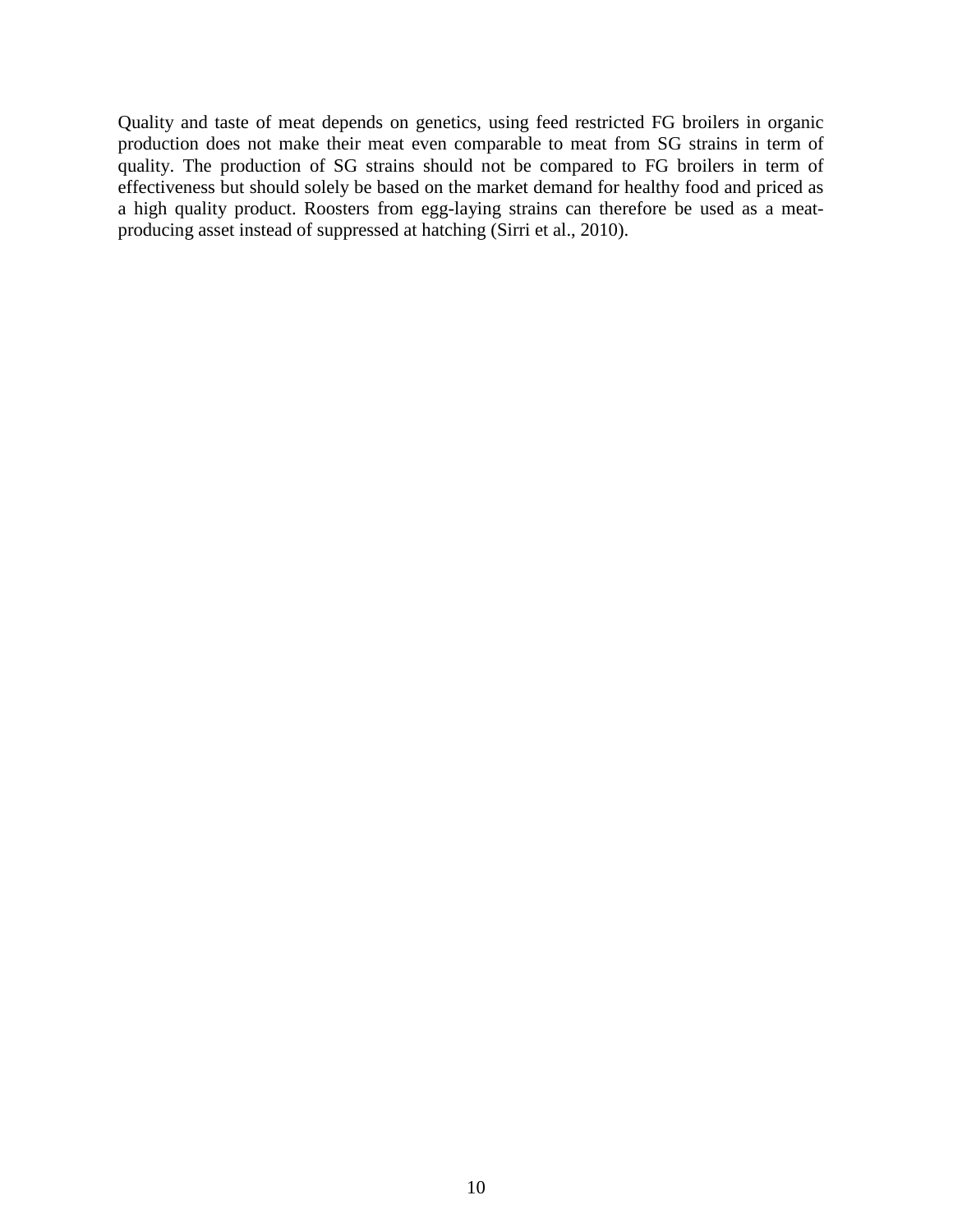#### **Literature cited**

Baéza, E., Arnould, C., Jlali, M., Chartrin, P., Gigaud, V., Mercerand, F., Durand, C., Méteau, K., Le Bihan-Duval, E., & Berri, C. (2012). Influence of increasing slaughter age of chickens on meat quality, welfare, and technical and economic results. *Journal of Animal Sciences*, vol. 90, pp. 2003- 2013.

Bassler, A. (2008). Möjligheter för ekologisk kycklingproduktion i Sverige. *Ekologiskt lantbruk*, 50

Bessei. W. (2006). Welfare of broilers: a review. *World's Poultry Science Journal*, vol. 62, pp. 455– 466. Available:<http://journals.cambridge.org/action/displayAbstract?fromPage=online&aid=470528> [2014-03-17]

Bestman, M., Ruis, M., Heijmans, J. & Van Middelkoop, K. (2011). *Poultry signals.* BC Zutphen: Roodbont Publishers B.V.

[Blair, R.](http://www.tandfonline.com/action/doSearch?Contrib=) (2008). Nutrition and Feeding of Organic Poultry, Oxfordshire: CAB International.

Bokkers, E.A.M. & Koene, P. (2003). Behaviour of fast- and slow-growing broilers to 12 weeks of age and the physical consequences. *Applied Animal Behavioural Science,* vol. 81, pp. 59-72*.*  Available:<http://www.sciencedirect.com/science/article/pii/S0168159102002514> [2014-03-17]

Castellini, C,. Mugnai, C. & Dal Bosco, A. (2002a). Meat quality of three chicken genotypes reared according to the organic system. *Italian Journal Food Science*, vol. 14, pp. 321-328.

Castellini, C., Mugnai, C. & Dal Bosco, A. (2002b). Effect of organic production system on broiler carcass and meat quality*. Meat Science*, vol. 60, pp. 219-225. Available: <http://www.sciencedirect.com/science/article/pii/S0309174001001243> [2014-03-17]

Chabault, M., Baéza, E., Gigaud, V., Chartrin, P., Chapuis, H., Boulay, M., Arnould, C., D'Abbadie, F., Berri, C. & Le Bihan-Duval, E. (2012). Analysis of a slow-growing line reveals wide genetic variability of carcass and meat quality-related traits. *BMC Genetics*, vol. 13, pp. 90-97.

de Jong, I., Berg, C., Butterworths, A. & Estevéz, I. (2012). Scientific report updating the EFSA opinions on the welfare of broilers and broiler breeders. *Supporting Publications* 2012:EN-295. Available online: www.efsa.europa.eu/publications.

Eriksson, M. (2010). Protein supply in organic broiler production using fast-growing hybrids*.* Diss. (summary) Uppsala: Sveriges Lantbruksuniversitet.

Fanatico, A.C., Pillai, P.B., Emmert, J.L. & Owens, C.M. (2007). Meat quality of slow- and fastgrowing chicken genotypes fed low-nutrient or standard diets and raised indoors or with outdoor access. *Poultry Science*, vol. 86, pp. 2245–2255.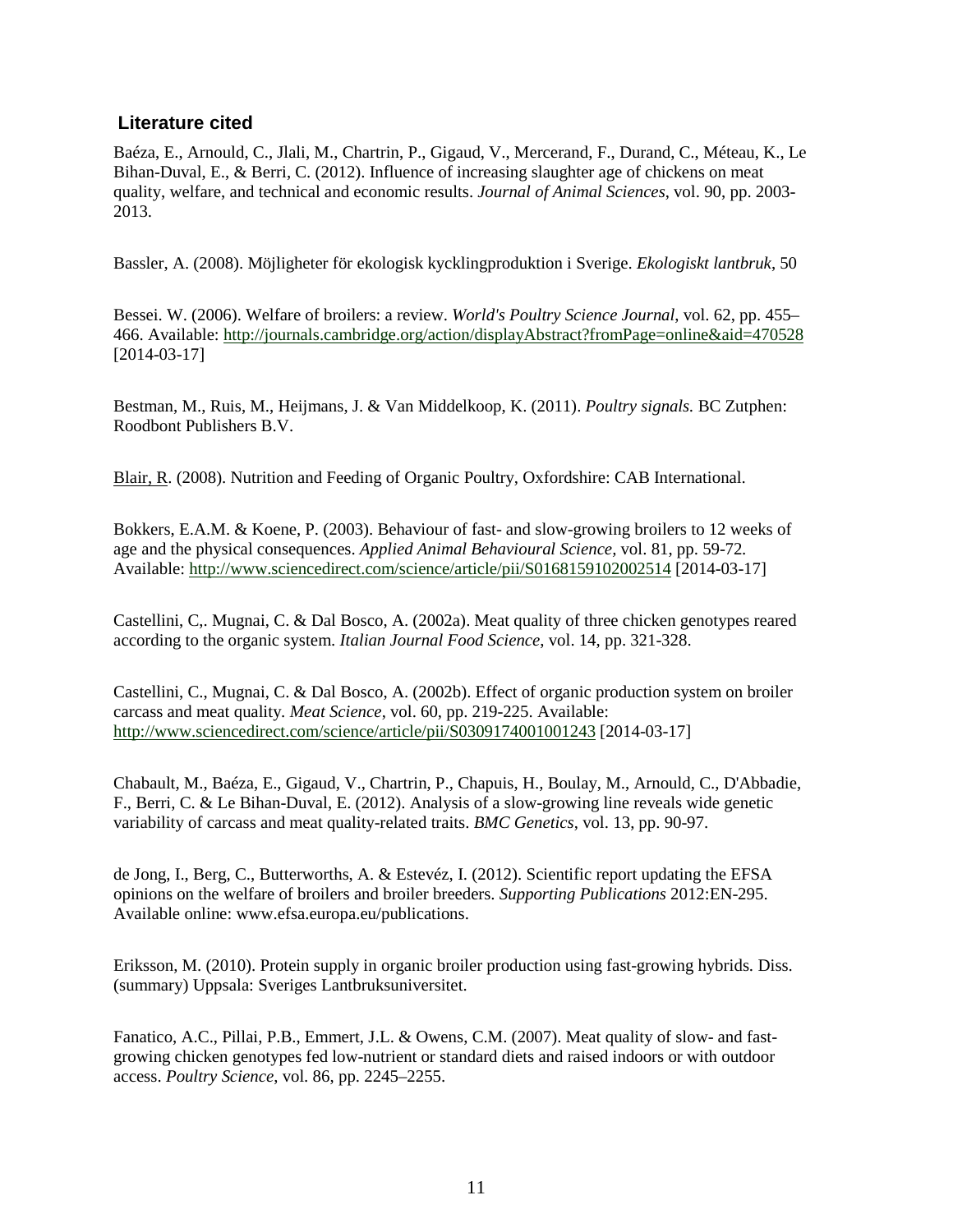Franco, D., Rois, D., Vazquez, J.A. & Lorenzo-Rodriguez, J.M. (2013). Carcass morphology and meat quality from roosters slaughtered at eight months affected by genotype and finishing feeding. *Spanish Journal of agricultural Research,* vol. 11, pp. 382-393.

Grashorn, M. A. (2006). Fattening performance, carcass and meat quality of slow and fast growing broiler strains under intensive and extensive feeding conditions. *World's Poultry Science Association, Italian Branch, Bologna,* pp. 249

KRAV (2013a). *Regler för KRAV-certifierad produktion* utgåva 2013.

KRAV (2013b). *Krav marknadsrapport 2013*.

Lichovníková M., Jandásek J., Jůzl M & Dračková E. (2009). The meat quality of layer males from free range in comparison with fast growing chickens. *Czech. Journal Animal Science,* vol. 54, pp. 490-497.

Muir, W. M. & Aggrey, S. E. (2003). *Poultry Genetics, Breeding and Biotechnology.* Ames: Wallingford, UK, CAB International

Nielsen, B.L. (2012). Effects of ambient temperature and early open-field response on the behaviour, feed intake and growth of fast- and slow-growing broiler strains. *Animal,* vol. 6, pp. 1460–1468.

Olkowski, A.A., Korver, D., Rathgeber, B. & Classen, H.L. (1999). Cardiac index, oxygen delivery, and tissue oxygen extraction in slow and fast growing chickens, and in chickens with heart failure and ascites: A comparative study. *Avian Pathology*, vol. 28, pp. 137-146.

Swedish Government (2010). *Ekologisk produktion och konsumtion - Mål och inriktning till 2010* (Regeringens skrivelse 2005/06:88).

Sirri, F., Castellini, C., Bianchi, M., Petracci, M., Merluzzi, A. & Franchini, A. (2010). Effect of fastmedium- and slow-growing strain on meat quality of chickens reared under the organic farming method. *Animal*, vol. 5, pp. 312-319.

Swedish board of agriculture (2013). *Starta eko kyckling*. (Jordbruksinformation 10 - 2013).

Swedish board of agriculture (2005). *Ekologisk slaktkyckling, från planering till försäljning.*  (Jordbruksinformation 17 - 2005).

Tuyttens, F. A. M., Heyndrickx, M., De Boeck, M., Moreels, A., Van Nuffel, A., Van Poucke, E., et al. (2008). Broiler chicken health, welfare and fluctuating asymmetry in organic versus conventional production systems. *Livestock Science,* vol. 113, pp. 123–132.